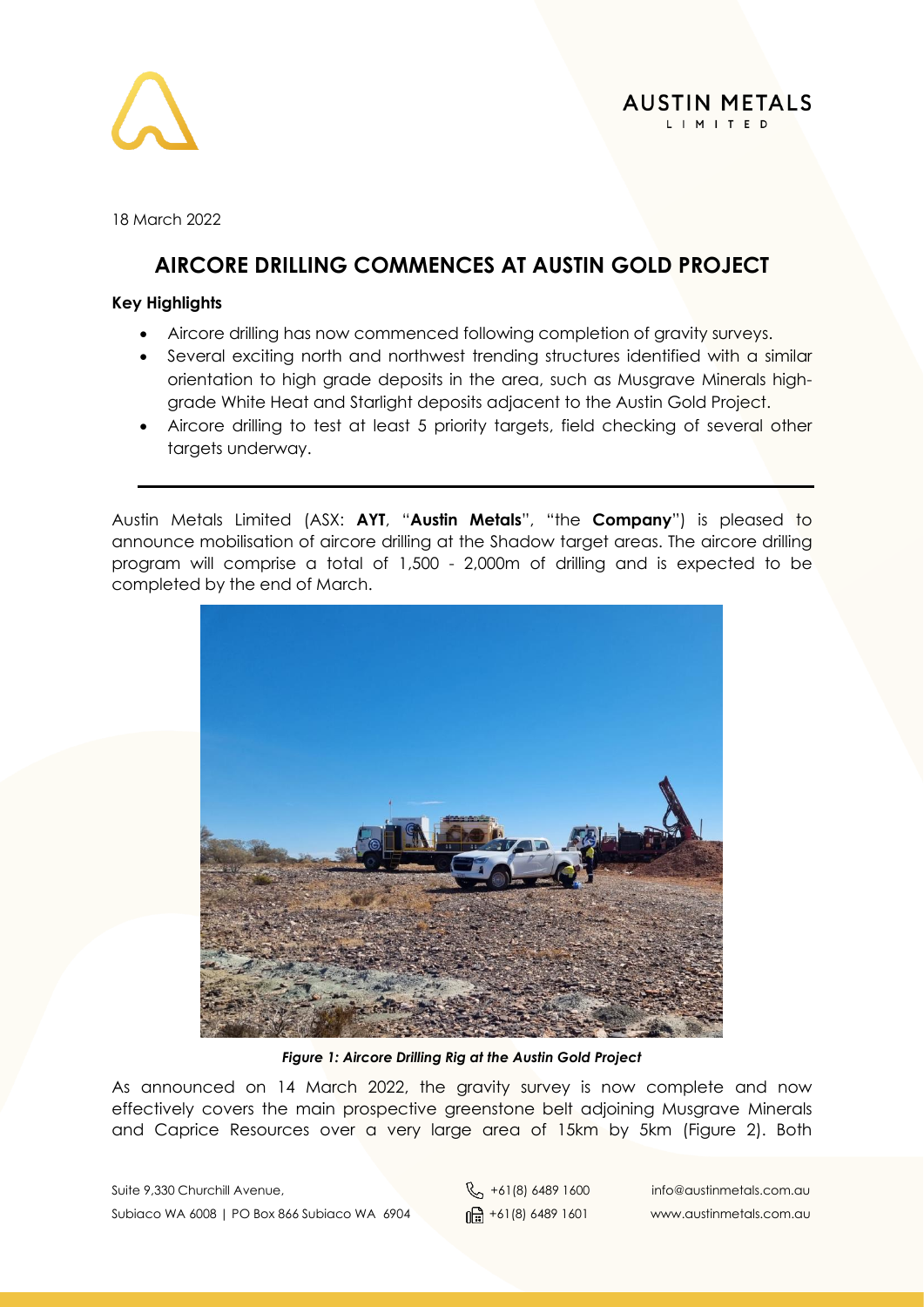



neighboring companies are enjoying considerable recent success very close to the Austin Metals border including further high grades on the Mosaic Lode (See MGV announcement 15 March 2022) and discovery of a 1km long gold anomaly at Solis (See CRS announcement 16 March 2022).

Review of the newly processed gravity images and geochemistry has highlighted 5 exciting high priority undrilled targets that occur on prominent "gravity break" structures which may be indicative of alteration and veining associated with gold mineralisation (Figure 2). Structures in the Shadow area are primarily oriented northwest that is very similar in orientation to many deposit structures including Starlight and White Heat. The Mt Sandy area is dominated by north-trending structures that may be the source for extensive alluvial workings in the area. The top 5 priority targets are on existing POW permits so the Company has now commenced a 1,500-2,000m aircore drilling program to conduct a first pass phase to test these 5 targets.



*Figure 2: First vertical derivative gravity image at the Austin Gold project showing the known gold occurrences on the project to date, newly identified gravity targets in relation to the Musgrave Minerals deposits and Caprice Resources prospects. Resource estimates by Musgrave Minerals are total combined Indicated and Inferred JORC 2012 estimates (MGV Announcement 11 Nov 2020).*

Suite 9,330 Churchill Avenue,  $\begin{matrix}8 \\ 101 \end{matrix}$  +61(8) 6489 1600 info@austinmetals.com.au Subiaco WA 6008 | PO Box 866 Subiaco WA 6904  $\lim_{\theta \to 0} +61(8)$  6489 1601 www.austinmetals.com.au